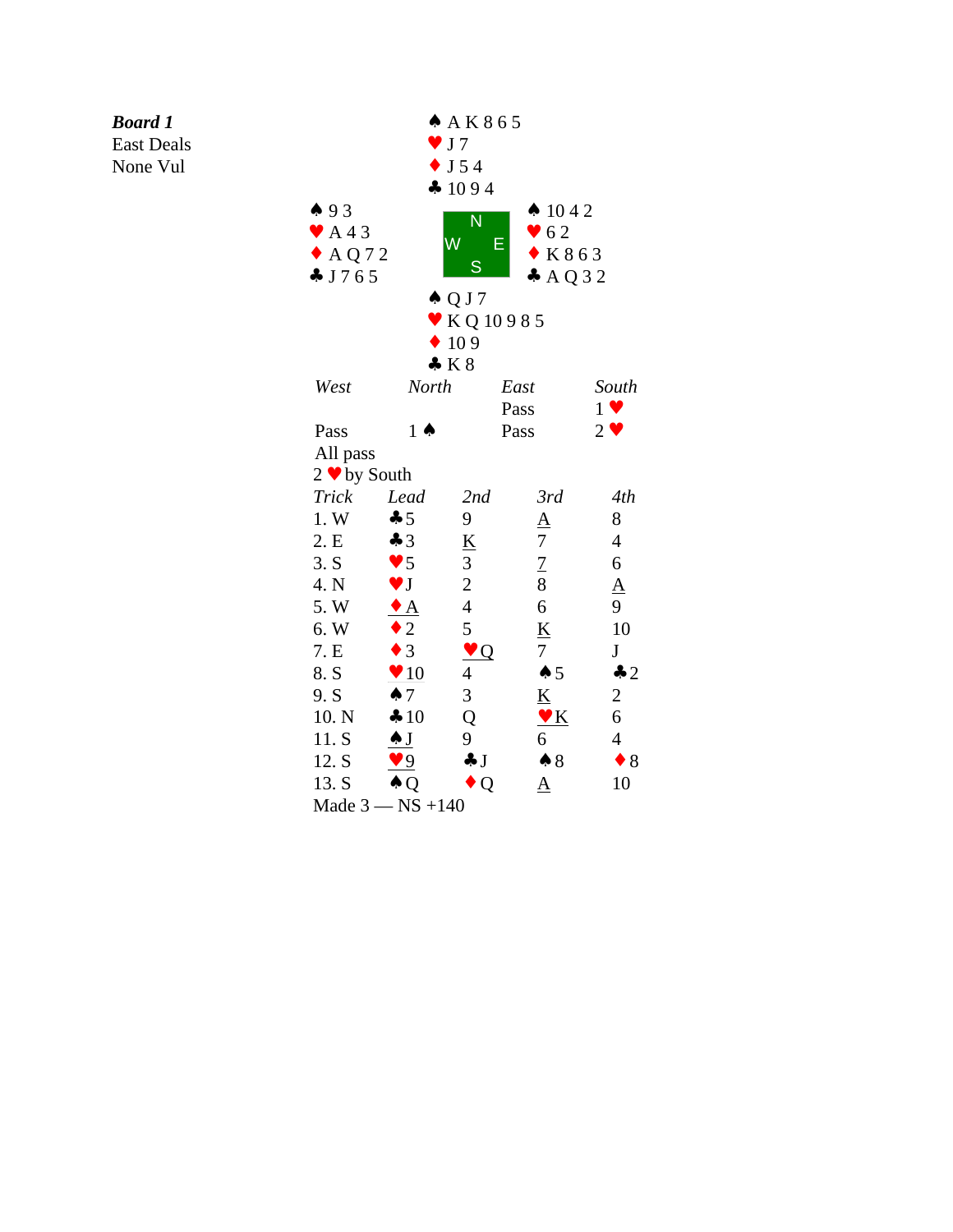## *Board 2*

North Deals

None Vul